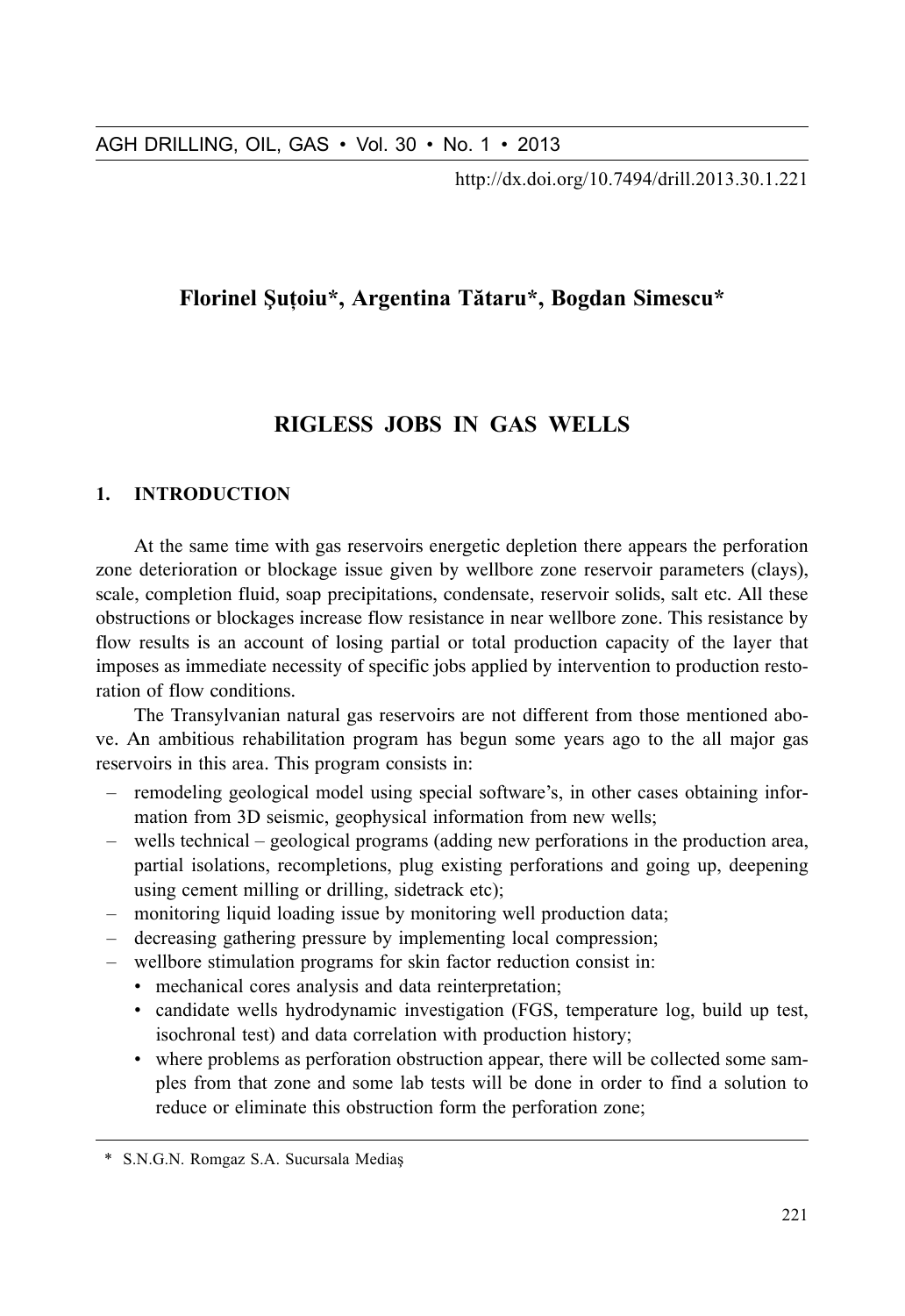- cleaning the perforation using the coil tubing:
- where we see serious problems, acid treatments are applied to the perforated zone and also through tubing reperforation.

For the efficiency of operation stimulation, it is important to know the type and length of the contaminated area in the layer.

## 2. SKIN FACTOR

The area near wellbore could have a different permeability from the rest of the area, which leads to the well production capacity change.

A.F. Everdingen considers that flow resistances in wellbore adjacent area or those resulting from well hydrodynamic imperfections produce the same effect for flow drop, which happens usually near wellbore. So near the wellbore it is a zone with a small thickness that needs an additional pressure drop of the fluids that goes through it. To name this area we use the term of skin effect.

All modifications of well production capacities are expressed by a dimensional coefficient called skin factor or pseudoskin (apparent skin).

Well factor or skin factor, (s), is an independent measure of time, it has a small expansion. Alteration or degradation of the wellbore transmisivity can be a damage if *s* is positive  $(s > 0)$  and *s* is negative  $(s < 0)$ , in the stimulation case. The scope of any stimulation job is to reduce this factor or to make it negative.

This alteration is caused during drilling (mud filtrate invasion in layer), completion (casing, cement job, perforation) or can be caused by factors that affect the well during production, thanks of precipitation forming or migration by some very fine layer particles.



Fig. 1. Pressure vary in layer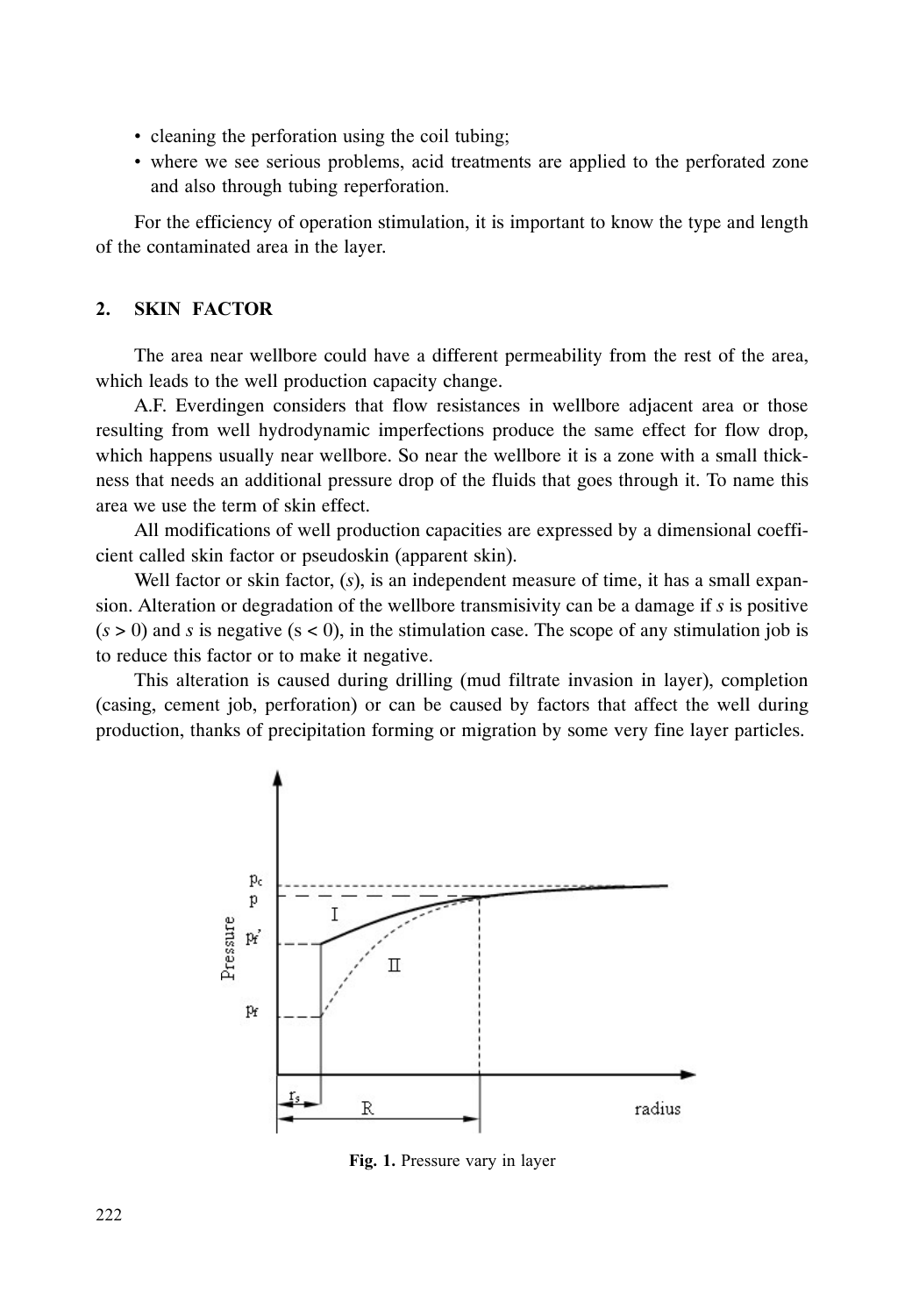If we made the pressure – well axis distance plot for the same permeability, *k*, then the layer pressure should vary by curve I in the whole zone. In case of a lower permeability existence,  $k_1$ , around wellbore  $(k_1 < k)$ , within a radius R, the pressure should vary by curve II as shown in picture 1.

The supplementary pressure drop is  $\Delta p_s = p_f' - p_f$  This supplementary pressure drop, proportional to the well flowrate is considered to be due skin effect.

### 3. RIGLESS STIMULATIONS JOBS IN PRODUCTION WELLS

In order to have a successful stimulation job it is necessary a deep knowledge of the reservoir lithology, mineralogical composition, reservoir and production parameters. The well must be analyzed and tested before stimulation.

If there are achieved all economical and technical objectives then a stimulation job is a success. The technical objective of the reservoirs stimulation jobs is to achieve a negligible or negative skin factor. The economical objective is achieved when reservoir fluid influx and well productivity is increased.

The stimulation job success could be evaluated only after a few production weeks or months, which follow the well cleaning and injected fluid recovering.

The most used methods of well stimulation with a rig or rigless are:

- reperforation,
- acidizing,
- hydraulic fracturing,
- $-$  combination between this methods.

Because of the workover operations risks and costs, the oil companies prefer as much as possible rigless jobs to accomplish well stimulation like reperforation or several coil tubing operations (acidizing, fracturing etc).

The scope of a reperforation job is to reopen or to create new communications canals between the well and the reservoir by passing the damaged area caused by mud or completion fluid. So the oil service companies have adapted to the oil production necessities and requirements to do underbalanced perforation or reperforation jobs at the producing wells using wireline blow out preventor (BOP). This type of jobs helps the reservoir to respond more quickly, improve flow conditions, by no longer losing fluid recovery time.

The scope of a coil tubing cleaning job is to wash the perforations by removing scale and other precipitates in the productive area. During the last decade, there were developed many coil tubing applications for reducing the working time, costs, but also because of existing technical conditions and restrictions in the well. In the beginning coil tubing was used especially to well liquid unloading (nitrogen kick off) and for perforation cleaning rigless. For a period of time, other applications are used for this unit like: underbalanced drilling, acidizing or hydraulic fracturing.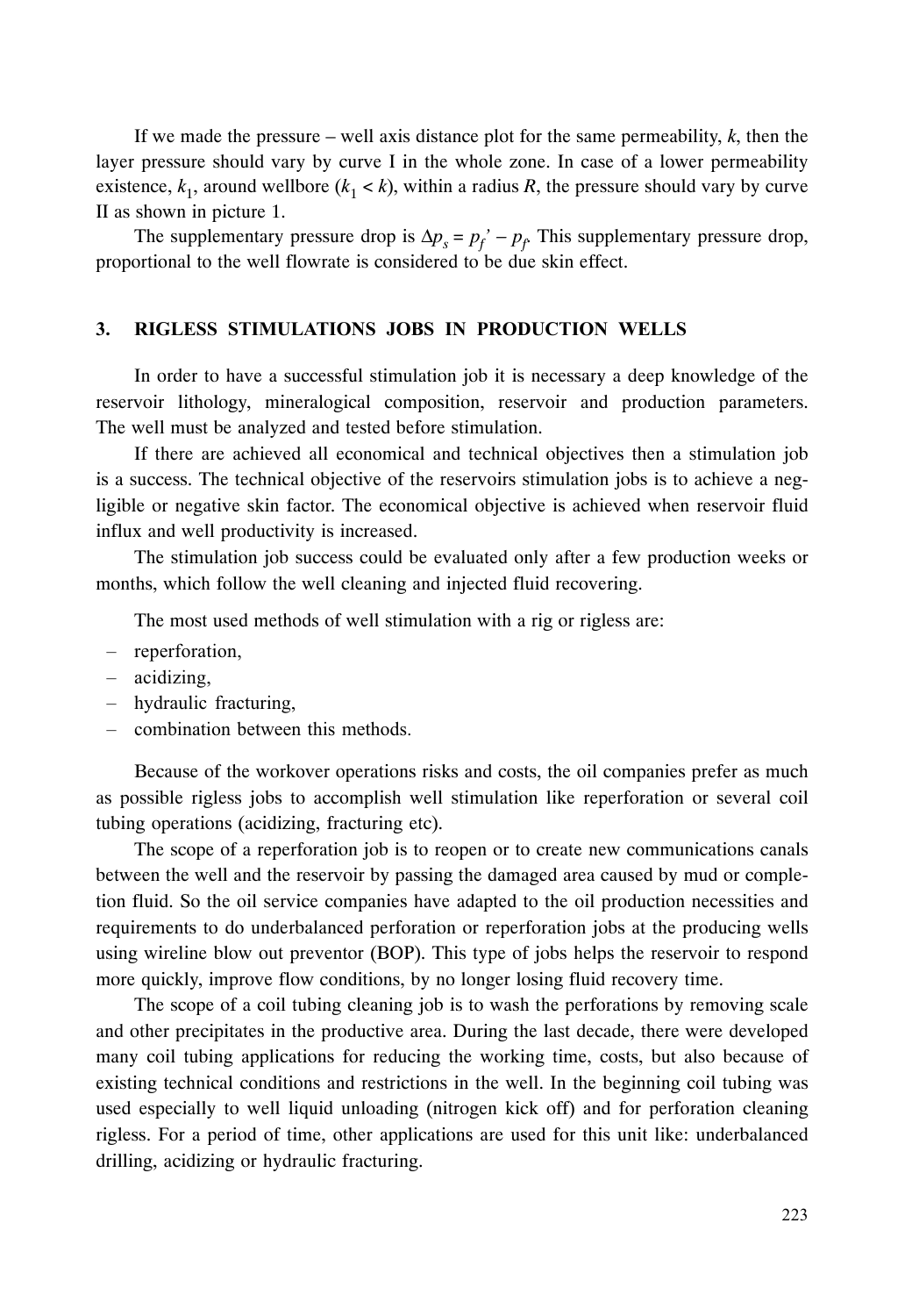The scope of an acid job is to dissolve chemic with the help by a acid solution some deposits or scale that obstruct the perforation area or to dissolve a part of the reservoir matrix in order to increase the fluid afflux to the wellbore.

### $\overline{4}$ . **CASE STUDIES**

In our rehabilitation programs for many gas reservoirs, our company accomplished successfully more stimulations jobs. As it follows, we will present a few stimulation jobs completed successfully by our company.

All these jobs were performed after a lot of analyses and hydrodynamic surveys.

### 4.1. Reperforation job

After an analysis and comparison of the production data and the reservoir parameters we have observed a poor production behavior for this well in comparison with their neighbors. So we decided to re-perforate it rigless with 2" trough tubing guns. After this job, we observed that the flowrate has doublet from 2 ksm/day to 4 kcm/day. Because we consider that this job was not a real success we decided to re-reperforate this well with 4" casing guns with deep penetration. After the re-repeforation job, we obtain a 11 ksm/day flowrate. In picture 2, we see the average daily production for this well and when we have accomplished the reperforation jobs.



Fig. 2. Production evolution for a re-perforate well

Another rigless re-perforation job example is presented in picture 3. At this well, we observed, after a pressure build up test, that this reservoir has low permeability and porosity. So we decide to try to improve the flowrate by a rigless re-perforation job. The flowrate has increased from 12 kcm/day to 18 kcm/day.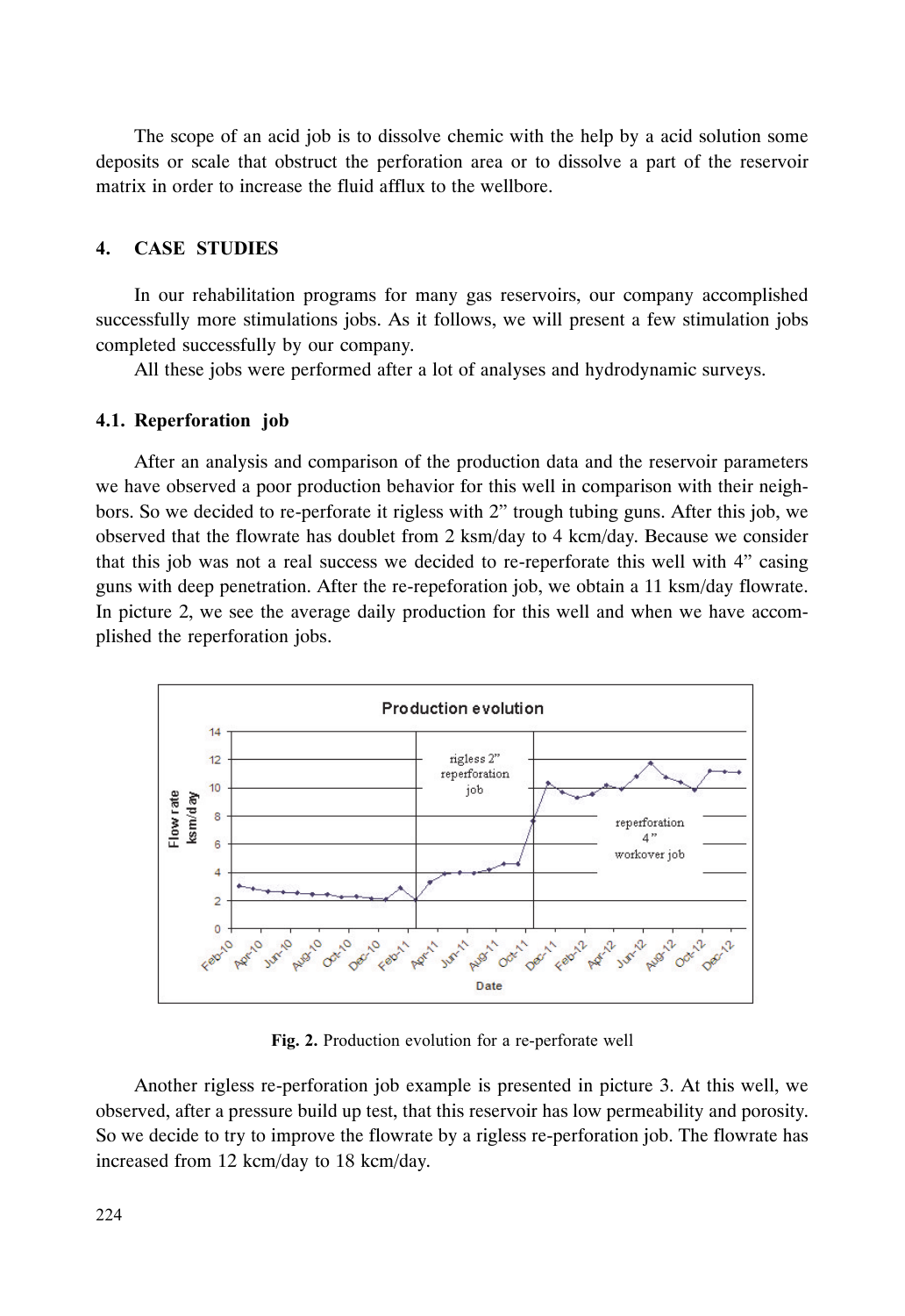

Fig. 3. Production evolution for a re-perforate well

# 4.2. Coil tubing perforation cleaning

We observed after a flow gradient survey (FGS) that the well has lots of perforation obstructed. We have decided that a coil tubing intervention for cleaning the well is needed. So there began a two days job, which consists in cleaning the debris and crusts from perforations using milling operation followed by nitrogen kick off. After a few days, we considered that this job was successful because the flowrate increased from 4 ksm/day to 10 ksm/day. The results are shown in picture 4.



Fig. 4. Production evolution for a well cleaned by coil tubing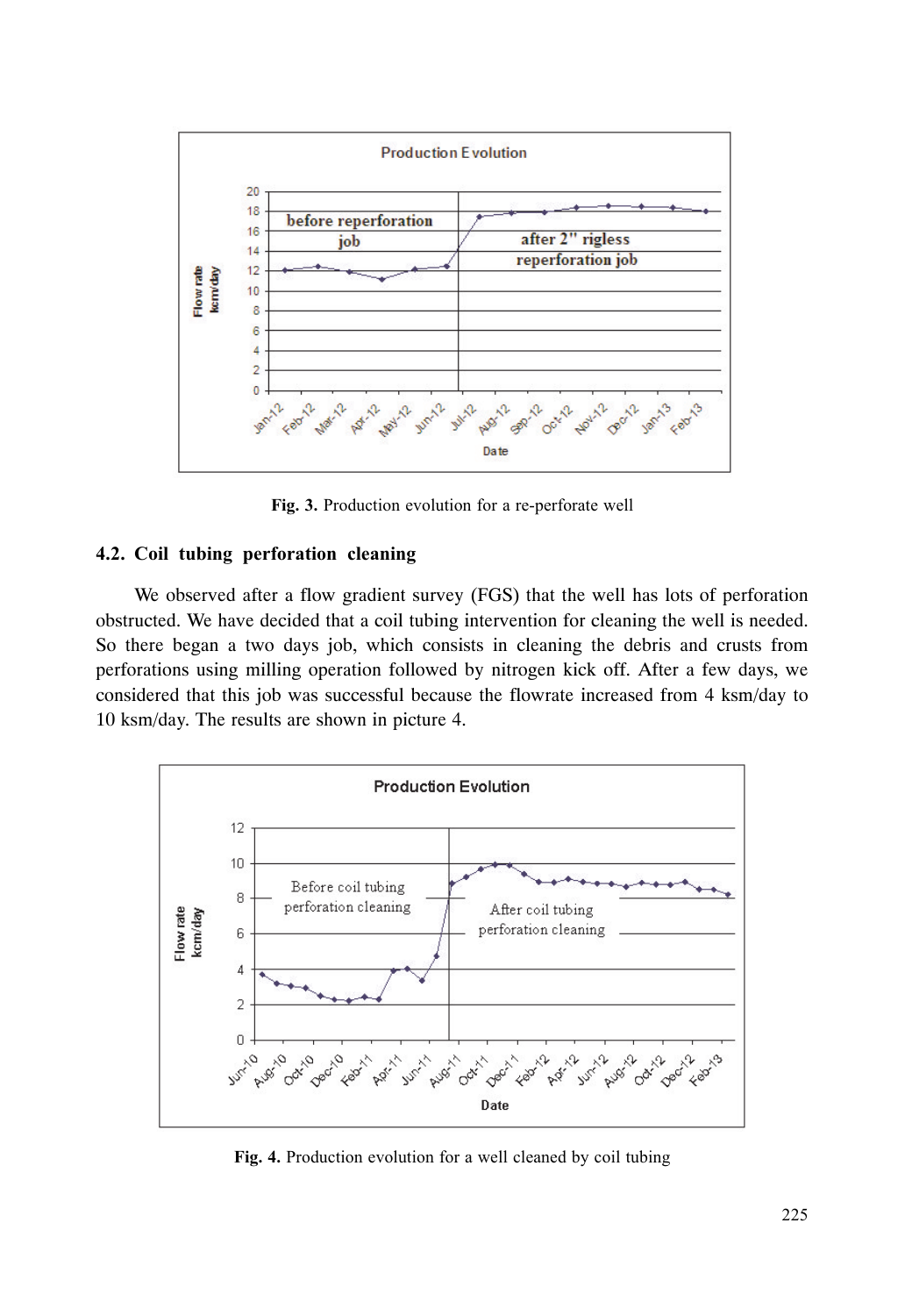Another example is presented in picture 5. In this case after we cleaned the perforations blocked by sand deposits, the flowrate has increased from 20 kcm/day to 33 kcm/day.



Fig. 5. Production evolution for a well cleaned by coil tubing

## 4.3. Acid wash jobs

For wells with rehabilitation programs which have a big production history and have recorded big cumulative, we propose to try some stimulation jobs to improve the flow parameters.

Several analyses and tests were made with various acid solutions on mechanical cores taken out from the productive zone.

Crusts, precipitates and other solids samples were taken from the workover wells but also from other wells from the productive area with a special wireline tool. These samples were tested with different acid solutions.

The conclusion was that a solution based on formic acid it is good for perforation zone cleaning if it does not generate precipitations that can obstruct the pores. After several lab tests which assure us that we will not damage the reservoir we made more tests in the production wells.

For example when we tested a productive well in this manner, the daily flowrate before acidisation was 26 kcm/day, after this being increased to 37 kcm/day. The production evolution is presented in picture 6.

In picture 7, there is represent the cash-flow results after the stimulation job which shows that this operation was a real success, the well amortized the investment made during 2 months.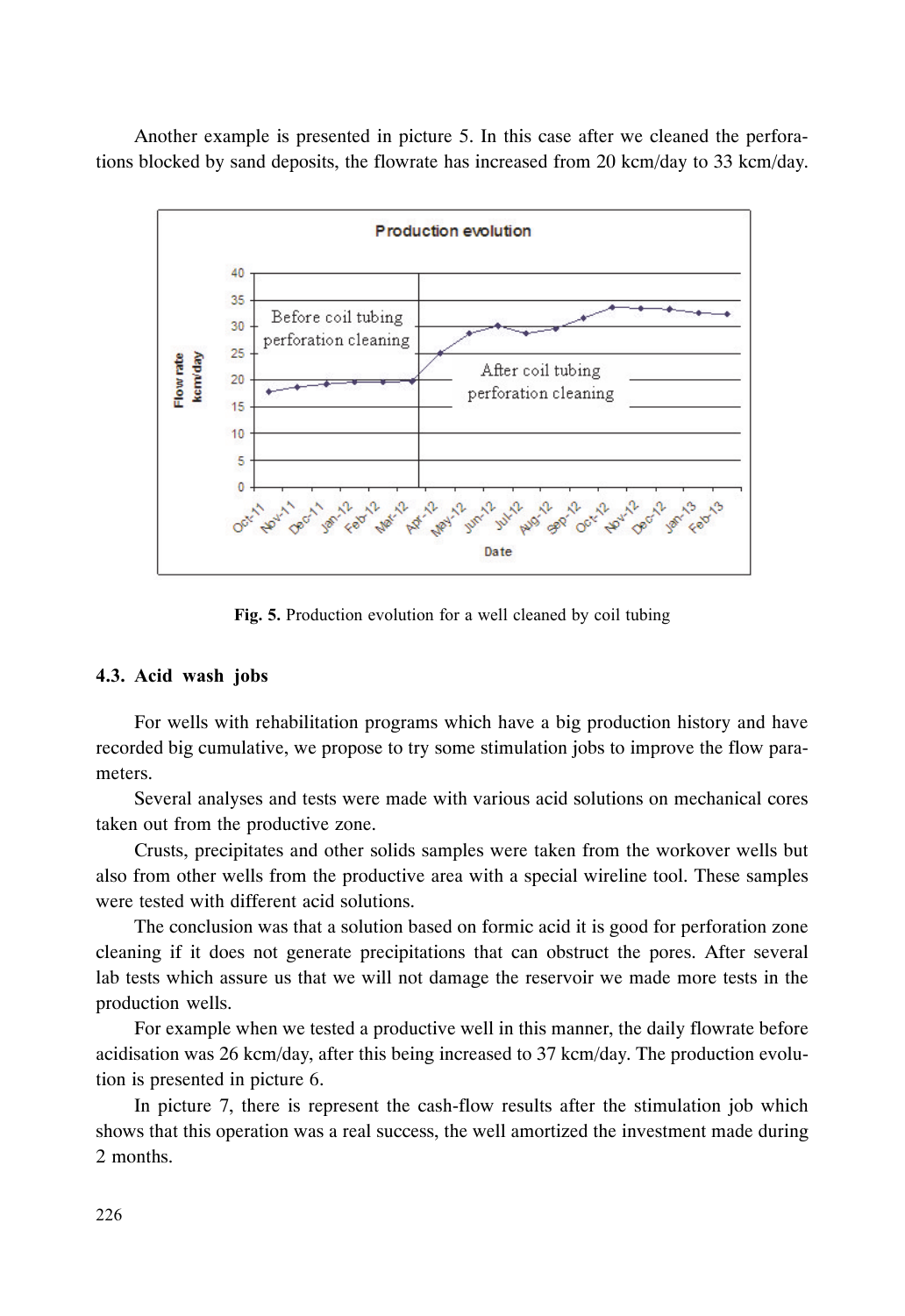

Fig. 6. Production evolution for an acidized well



Fig. 7. Cash flow for an acid job

Another example is presented in picture 8. In this case after we had cleaned the perforations with acid, the flowrate increased from 20 kcm/day to 35 kcm/day. Same as in previous example, this was a very successful job where the amortization of the investment was made within 2 months. The results are shown in pictures 8 and 9.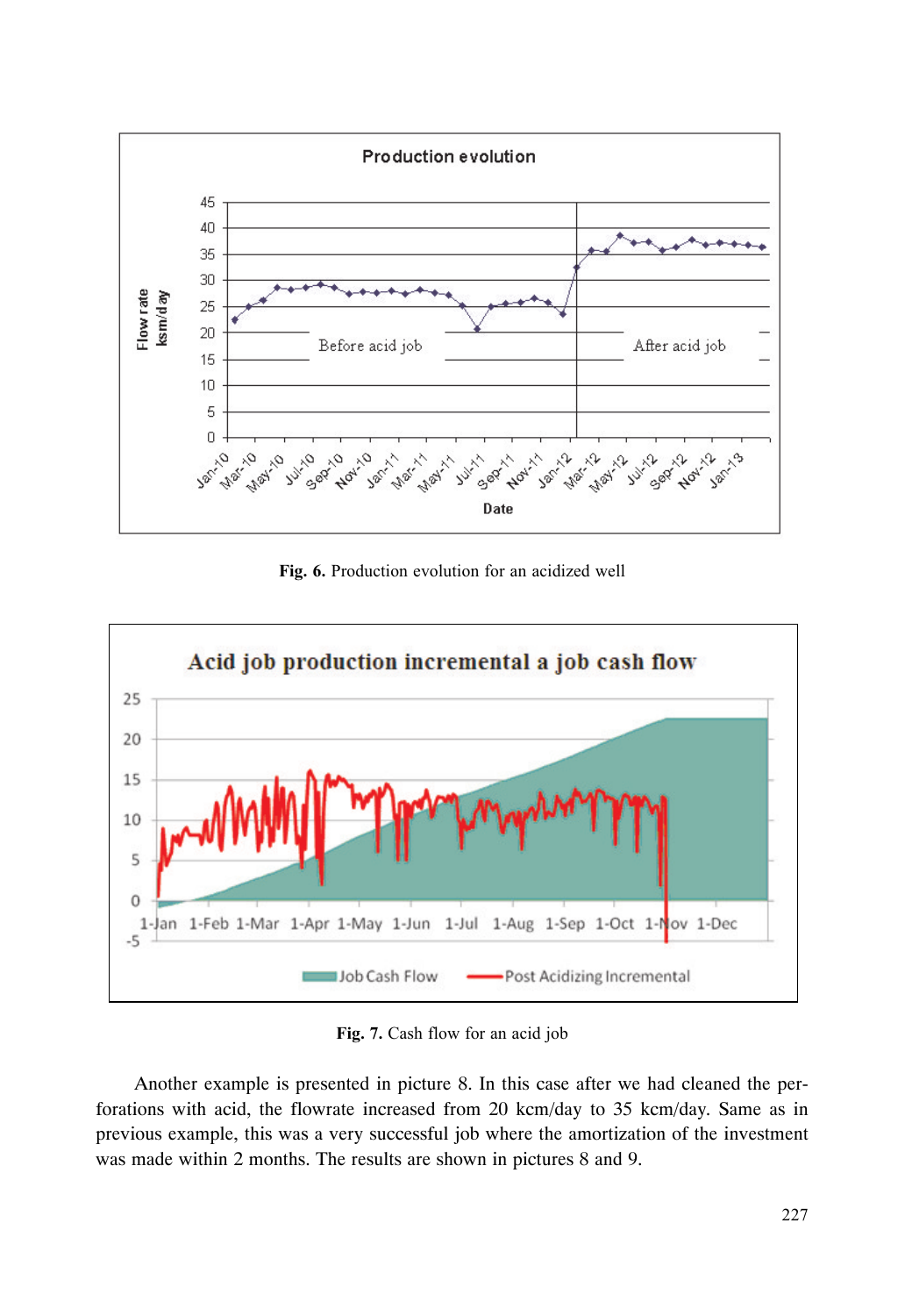

Fig. 8. Production evolution for an acidized well

![](_page_7_Figure_2.jpeg)

Fig. 9. Cash flow for an acid job

#### $5<sub>1</sub>$ **CONCLUSIONS**

Although in the 50's, 70's and '80, it was the beginning of the well acidizing jobs at the wells that were in well tests or in workover, where the workover was a routine job, for us applying this coil tubing technology (rigless) is a real success.